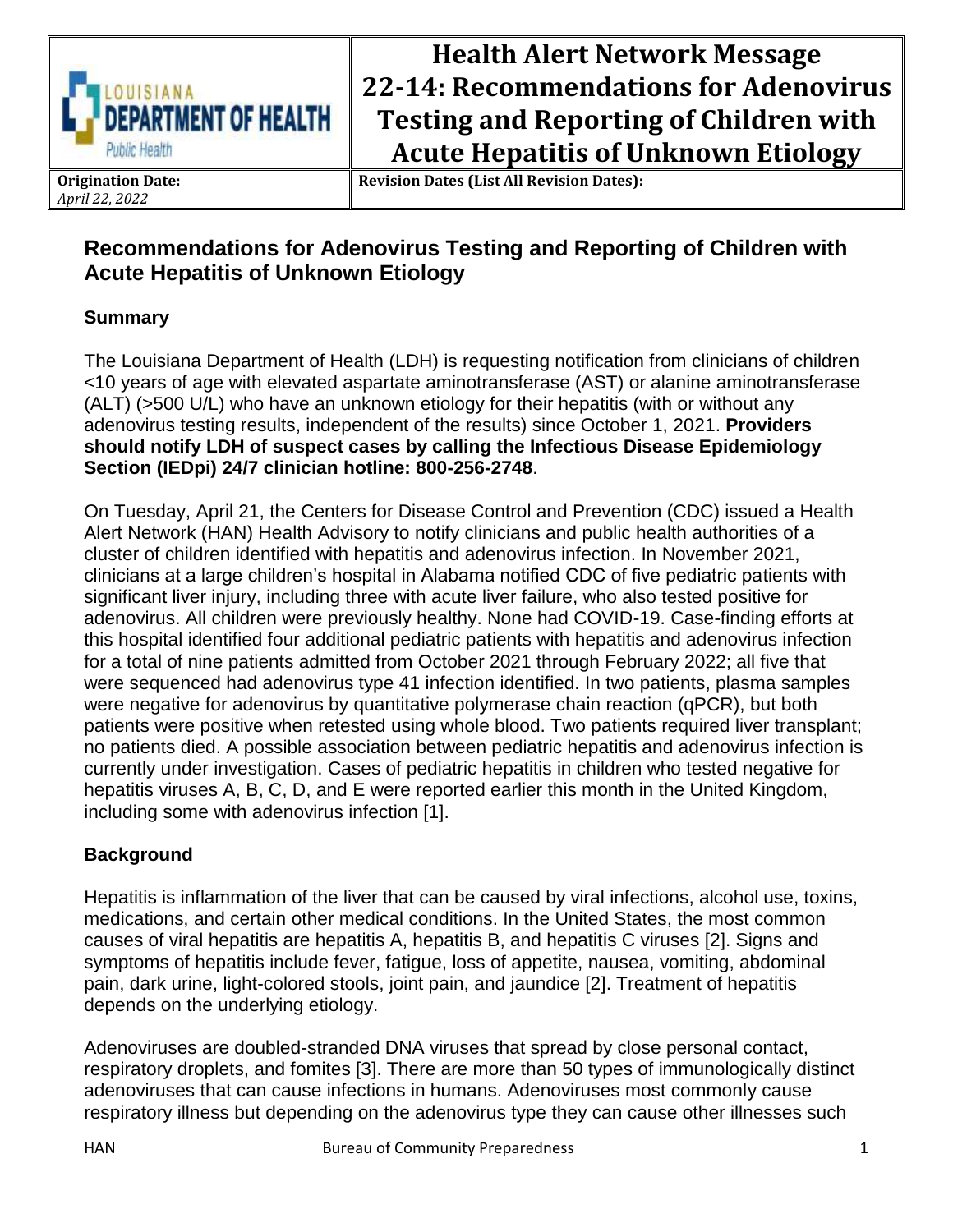as gastroenteritis, conjunctivitis, cystitis, and, less commonly, neurological disease [3]. There is no specific treatment for adenovirus infections.

Adenovirus type 41 commonly causes pediatric acute gastroenteritis, which typically presents as diarrhea, vomiting, and fever; it can often be accompanied by respiratory symptoms [4]. While there have been case reports of hepatitis in immunocompromised children with adenovirus type 41 infection, adenovirus type 41 is not known to be a cause of hepatitis in otherwise healthy children [5, 6].

### **Request for Notification of Possible Cases in Louisiana**

LDH is requesting notification from clinicians of children <10 years of age with elevated AST or ALT (>500 U/L) who have an unknown etiology for their hepatitis (with or without any adenovirus testing results, independent of the results) since October 1, 2021.

#### **Providers should notify LDH of suspect cases by calling the Infectious Disease Epidemiology Section (IEDpi) 24/7 clinician hotline: 800-256-2748**.

#### **Testing Recommendations**

- 1. Clinicians should consider adenovirus testing in pediatric patients with hepatitis of unknown etiology. NAAT (e.g., PCR) is preferable and may be done at the LDH laboratory if necessary. A stool sample in Cary-Blair should be collected for testing using the BioFire FilmArray® Gastrointestinal (GI) Panel. More detailed instructions can be found at [LDH lab Biofire GI Panel informational sheet.](https://ldh.la.gov/assets/oph/Center-PHCH/Center-CH/lab/ClientServicesManual/MBV/BioFireGI1051618.pdf)
- 2. If a stool specimen cannot be obtained, LDH will work with the clinician to facilitate other options for testing.
- 3. If patients are still under medical care or have residual specimens available, please contact IDEpi (800-256-2748) for further guidance.

#### **For More Information**

[Division of Viral Hepatitis | CDC](https://urldefense.proofpoint.com/v2/url?u=https-3A__www.cdc.gov_hepatitis_index.htm&d=DwMFAg&c=xlPCXuHzMdaH2Flc1sgyicYpGQbQbU9KDEmgNF3_wI0&r=oP7GfOGDGB2Pt_iyAHFVVgP46VFyRoL95ywpvIGWWug&m=qUBXLf-hXD4kPXQ6aqMFPCKmUAgvEV9EiIrXVmaVEmo&s=JV9WKZ8A3RM6rm-b-aG_bK-jV87cCJD_ZnMWApxBA6c&e=) [Adenovirus | CDC](https://urldefense.proofpoint.com/v2/url?u=https-3A__www.cdc.gov_adenovirus_index.html&d=DwMFAg&c=xlPCXuHzMdaH2Flc1sgyicYpGQbQbU9KDEmgNF3_wI0&r=oP7GfOGDGB2Pt_iyAHFVVgP46VFyRoL95ywpvIGWWug&m=qUBXLf-hXD4kPXQ6aqMFPCKmUAgvEV9EiIrXVmaVEmo&s=xjZiIx0c8HYZq6RX3MIsAbwvtYhmoKHvO2-qGkqhq4w&e=)

#### **References**

[1] World Health Organization. Acute hepatitis of unknown aetiology - the United Kingdom of Great Britain and Northern Ireland. Disease Outbreak News [Internet]. 2022 Apr 15; Available from: [https://www.who.int/emergencies/disease-outbreak-news/item/acute-hepatitis-of](https://urldefense.proofpoint.com/v2/url?u=https-3A__www.who.int_emergencies_disease-2Doutbreak-2Dnews_item_acute-2Dhepatitis-2Dof-2Dunknown-2Daetiology-2D-2D-2Dthe-2Dunited-2Dkingdom-2Dof-2Dgreat-2Dbritain-2Dand-2Dnorthern-2Direland&d=DwMFAg&c=xlPCXuHzMdaH2Flc1sgyicYpGQbQbU9KDEmgNF3_wI0&r=oP7GfOGDGB2Pt_iyAHFVVgP46VFyRoL95ywpvIGWWug&m=qUBXLf-hXD4kPXQ6aqMFPCKmUAgvEV9EiIrXVmaVEmo&s=6X2tz0JlEALyRbU0q92_uUUWJSUK7VMCDmernqCrvTU&e=)[unknown-aetiology---the-united-kingdom-of-great-britain-and-northern-ireland](https://urldefense.proofpoint.com/v2/url?u=https-3A__www.who.int_emergencies_disease-2Doutbreak-2Dnews_item_acute-2Dhepatitis-2Dof-2Dunknown-2Daetiology-2D-2D-2Dthe-2Dunited-2Dkingdom-2Dof-2Dgreat-2Dbritain-2Dand-2Dnorthern-2Direland&d=DwMFAg&c=xlPCXuHzMdaH2Flc1sgyicYpGQbQbU9KDEmgNF3_wI0&r=oP7GfOGDGB2Pt_iyAHFVVgP46VFyRoL95ywpvIGWWug&m=qUBXLf-hXD4kPXQ6aqMFPCKmUAgvEV9EiIrXVmaVEmo&s=6X2tz0JlEALyRbU0q92_uUUWJSUK7VMCDmernqCrvTU&e=) [2] Hepatitis Webpage. Centers for Disease Control and Prevention. Available from: [https://www.cdc.gov/hepatitis/abc/index.htm](https://urldefense.proofpoint.com/v2/url?u=https-3A__www.cdc.gov_hepatitis_abc_index.htm&d=DwMFAg&c=xlPCXuHzMdaH2Flc1sgyicYpGQbQbU9KDEmgNF3_wI0&r=oP7GfOGDGB2Pt_iyAHFVVgP46VFyRoL95ywpvIGWWug&m=qUBXLf-hXD4kPXQ6aqMFPCKmUAgvEV9EiIrXVmaVEmo&s=7HUlxUNnq_6dCU8LPWQ__o_bvGHMXZLi5HJy626auDg&e=) [3] Adenoviruses Webpage. Centers for Disease Control and Prevention. Available from: [http://www.cdc.gov/adenovirus/index.html](https://urldefense.proofpoint.com/v2/url?u=http-3A__www.cdc.gov_adenovirus_index.html&d=DwMFAg&c=xlPCXuHzMdaH2Flc1sgyicYpGQbQbU9KDEmgNF3_wI0&r=oP7GfOGDGB2Pt_iyAHFVVgP46VFyRoL95ywpvIGWWug&m=qUBXLf-hXD4kPXQ6aqMFPCKmUAgvEV9EiIrXVmaVEmo&s=GUfPgy7QYprC3WKViI5f_5mebKGGp_jRO3b98A_ywgg&e=)